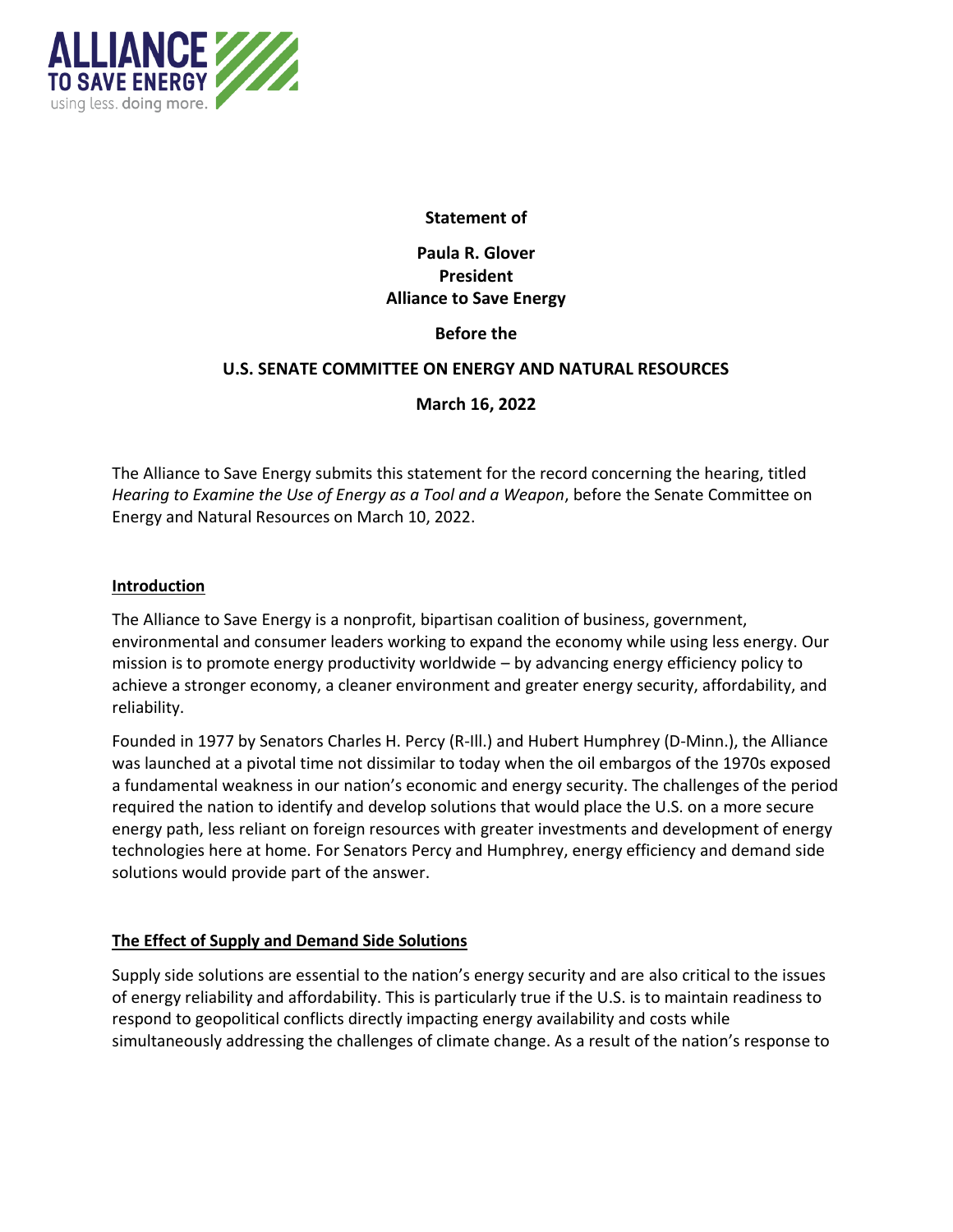the energy crisis of 70s, in just over four decades the U.S. has positioned itself as a leading global energy producer, and in 2019 became a total net energy exporter for the first time since 1952.<sup>1</sup>

Energy efficiency as a demand side solution lowers energy intensity throughout all sectors of the U.S. economy, including industry and manufacturing, transportation, and the built environment. In fact, without the energy efficiency investments made since 1980, energy consumption would have been 60% higher.<sup>2</sup> Moreover, these same investments avoided approximately \$800 billion more per year in energy cost for consumers. Investments in energy efficiency result in less demand for energy supply, and also has the effect of making energy more affordable and less carbon intensive.

## **Investing in Energy Efficiency in Major Economic Sectors**

As a general rule, U.S. energy consumption is measured in sectors, including industrial (36%), transportation (35%), residential (11.5%), and commercial (8.7%). <sup>3</sup> Robust demand side investments and solutions should be targeted toward each to directly impact sector consumption levels.

**From the industrial perspective**, the U.S. Department of Energy (DOE) has taken the lead through its Better Plants Program, the purpose of which is to improve energy efficiency and sustainability through partnerships with some of the nation's leading manufacturers and water and wastewater treatment agencies. Total program participants equal 3,500 facilities and 13.8% of the U.S. manufacturing energy footprint. Most recent reporting indicates that program participants have avoided more than 1.9 quadrillion Btus and saved \$9.3 billion in energy costs.<sup>4</sup> Avoided energy use and energy savings should be increased exponentially but will require greater support for and expansion of initiatives like the Better Plants Program and other related projects, including incentives for manufacturers to increase energy efficiency investments.

**Transportation efficiency opportunities** exist across the sector, including light and heavy vehicles, aviation, rail, and marine technologies. However private investments are costly, and research and development to advance future technologies are required, especially in aviation, rail, and marine engine performance. That said, on-the-road vehicles equal approximately 82% of transportation energy use, and the application of fuel efficiency standards in addition to investments in alternative fuel vehicles is essential to reducing transportation energy demand.<sup>5</sup> As an example of the energy efficiency impact of electric vehicle (EV) technology versus gas powered, EVs convert up to 77% of the charged energy to the vehicle and braking systems versus 12%-30% for vehicles powered by gasoline.<sup>6</sup>

**Residential energy consumption** is mostly found in space heating and air conditioning (51%), followed by water heating, lighting, and refrigeration (27%), ending with home devices such as televisions, cooking appliances, washers, dryers, computers, etc.  $(21\%)$ . Significant gains have been

<sup>1</sup> [https://www.eia.gov/energyexplained/us-energy-facts/imports-and-exports.php.](https://www.eia.gov/energyexplained/us-energy-facts/imports-and-exports.php)

<sup>2</sup> [https://energyefficiencyimpact.org.](https://energyefficiencyimpact.org/)

<sup>&</sup>lt;sup>3</sup> <https://www.eia.gov/energyexplained/us-energy-facts/> (includes electric power sector).

<sup>4</sup> https://betterbuildingssolutioncenter.energy.gov/sites/default/files/attachments/2021\_Better\_Plants\_Progress\_Update.pdf.

<sup>5</sup> [https://afdc.energy.gov/conserve/system\\_efficiency.html.](https://afdc.energy.gov/conserve/system_efficiency.html)

<sup>6</sup> [https://www.fueleconomy.gov/feg/evtech.shtml.](https://www.fueleconomy.gov/feg/evtech.shtml)

<sup>7</sup> [https://www.eia.gov/energyexplained/use-of-energy/homes.php.](https://www.eia.gov/energyexplained/use-of-energy/homes.php)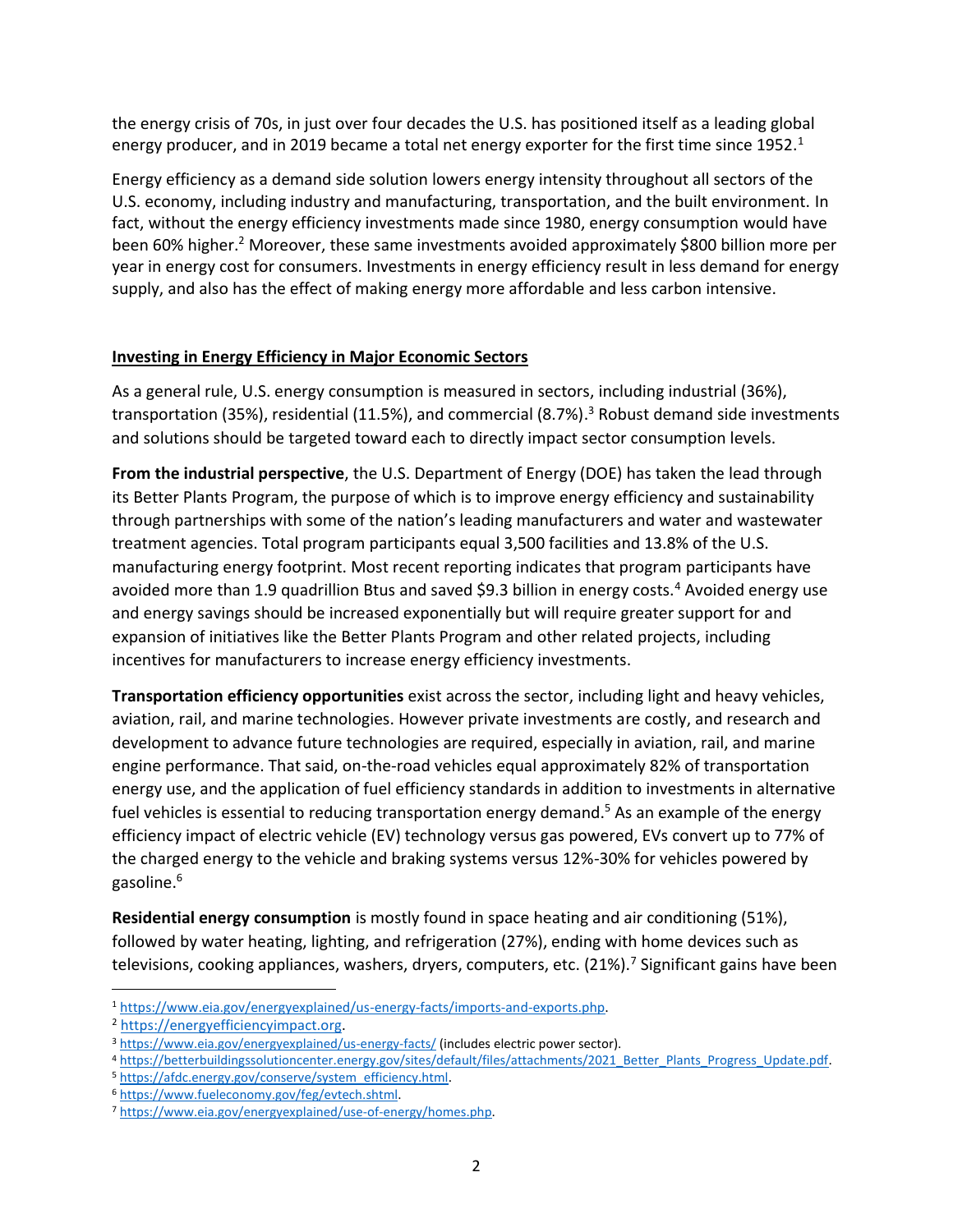achieved over the years to increase energy efficiency in the residential built environment, particularly through the Department of Energy's (DOE) Appliance and Equipment Standards Program. Since 2009, the program has issued over 42 new and updated standards including more than 45 products, projected to equal 43.8 quads in energy savings through 2030. $8$  This results in over \$540 billion in energy bill savings for consumers.

Federal investments and incentives directly connected to the residential built environment are essential to motivate reductions in energy consumption for homeowners and renters. This includes— robust support for equipment and appliance standards and related research and development to forward active efficiency technologies such as grid integrated appliances and equipment; expansion and increased values for tax incentives such as 25C and 45L; rebates and grants for moderate and low-income consumers; and other efforts. Additionally, the development and application of up-to-date energy codes and building performance standards will also be required.

**As we consider commercial energy consumption**, warehouse and storage, office, and service buildings account for 48% of all commercial buildings and equal 42% of U.S. commercial floor space. <sup>9</sup> Mercantile, public assembly, religious worship, education, and lodging, together equal 45% of total floorspace, at 11%, 7%, 6%, 14%, and 7% respectively. All other building types— healthcare, food service, food sales, public order and safety, vacant, and other, equal 12%. To effectively curtail commercial energy consumption, policymakers should optimize the 179D deduction for commercial buildings; increase research and development efforts to forward the application of active efficiency technologies such as grid-integrated enabled buildings; incentivize the development and application of commercial energy codes and building performance standards; and support more robust investments in making federal and other government buildings more energy efficient.

## **Conclusion**

We already know that the nation's limited investments in energy efficiency since 1980 have prevented energy consumption from being 60% higher than it would otherwise be today. However, we also know that we still have significant opportunities to reduce energy demand, with 19.2 quads of wasted energy in transportation, 12.9 quads in industrial and manufacturing, 4.01 quads in the residential sector, and 3.03 quads in commercial.<sup>10</sup> To convert this energy waste to greater energy security and affordability, policy makers must focus on energy efficiency demand side solutions that will result in energy savings for consumers and businesses.

These energy efficiency investments will also result in a reduction in carbon emissions, positively impacting the nation's response to climate change— without jeopardizing energy supply. As indicated in the recent report *Halfway There*, energy efficiency alone can reduce carbon emissions by 50% by 2050, achieved through energy efficiency investments in targeted parts of the U.S.

<sup>8</sup> [https://www.regulations.doe.gov/eecompass/appliance-standards.](https://www.regulations.doe.gov/eecompass/appliance-standards)

<sup>9</sup>[https://www.eia.gov/consumption/commercial/data/2018/pdf/CBECS\\_2018\\_Building\\_Characteristics\\_Flipbook.pdf.](https://www.eia.gov/consumption/commercial/data/2018/pdf/CBECS_2018_Building_Characteristics_Flipbook.pdf)

<sup>10</sup> [https://flowcharts.llnl.gov/content/assets/images/charts/Energy/Energy\\_2020\\_United-States.png.](https://flowcharts.llnl.gov/content/assets/images/charts/Energy/Energy_2020_United-States.png)